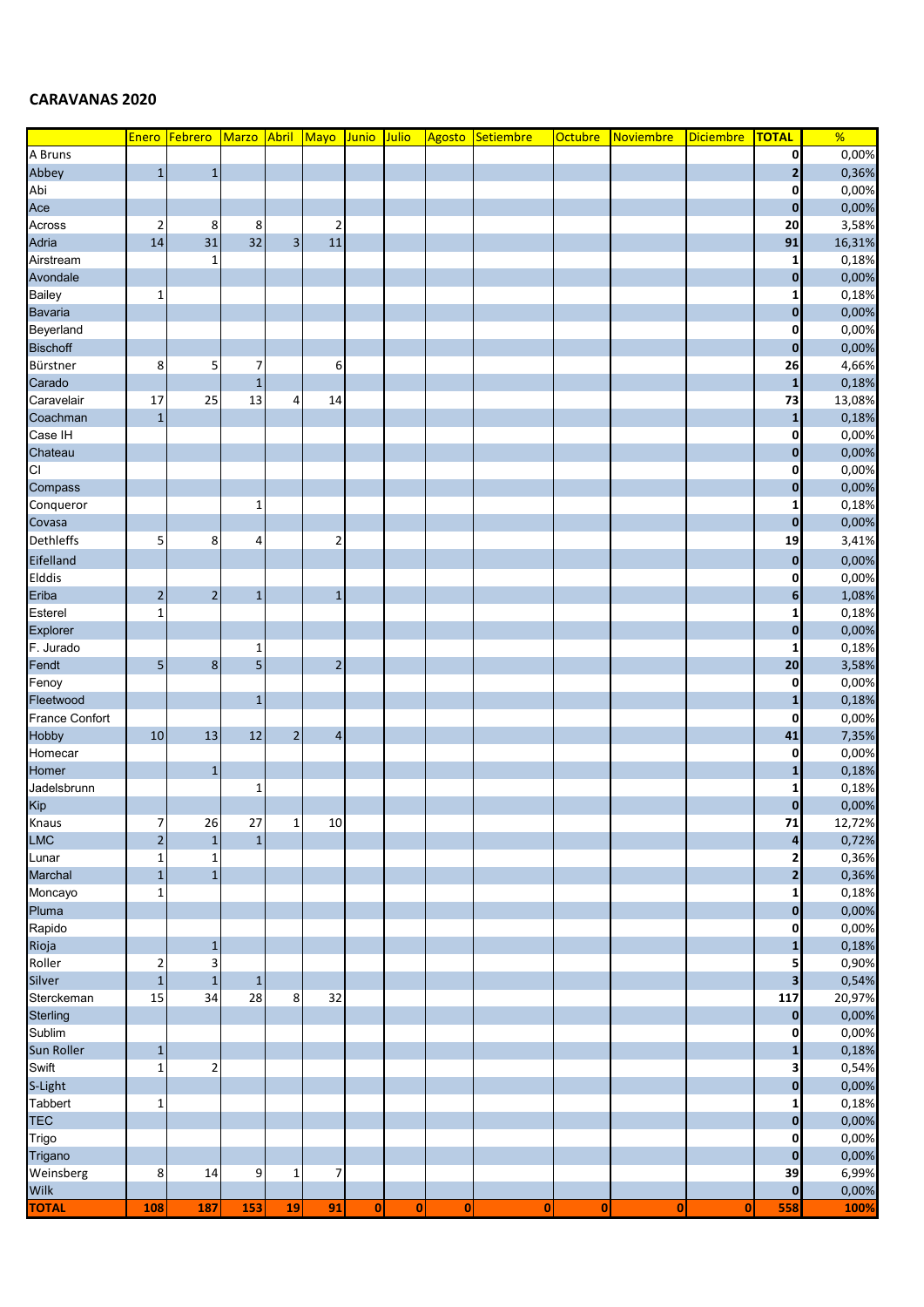## **AUTOCARAVANAS 2020**

|                      | <u>Enero</u>            | <b>Febrero</b>          | Marzo Abril Mayo Junio Julio |                |                         |           |             | Agosto | <b>Setiembre</b> | <b>Octubre</b> | <b>Noviembre</b> | Diciembre | <b>TOTAL</b>       | %      |
|----------------------|-------------------------|-------------------------|------------------------------|----------------|-------------------------|-----------|-------------|--------|------------------|----------------|------------------|-----------|--------------------|--------|
| Abi                  |                         |                         | $\mathbf{1}$                 |                |                         |           |             |        |                  |                |                  |           | $\mathbf{1}$       | 0,05%  |
| Across               |                         |                         | $\mathbf{1}$                 |                | 2                       |           |             |        |                  |                |                  |           | 3                  | 0,16%  |
| Adria                | 14                      | 17                      | 18                           | $\mathbf{1}$   | 10                      |           |             |        |                  |                |                  |           | 60                 | 3,25%  |
| Ahorn                |                         |                         |                              |                |                         |           |             |        |                  |                |                  |           | 0                  | 0,00%  |
| Airstream            |                         |                         |                              |                |                         |           |             |        |                  |                |                  |           | 0                  | 0,00%  |
| Alko                 |                         |                         |                              |                |                         |           |             |        |                  |                |                  |           | 0                  | 0,00%  |
| Alfa Romeo           |                         | 1                       |                              |                |                         |           |             |        |                  |                |                  |           | $\mathbf{1}$       | 0,05%  |
| Anhanger             |                         |                         |                              |                |                         |           |             |        |                  |                |                  |           | 0                  | 0,00%  |
| Arca                 | $\mathbf{1}$            | $\overline{1}$          | $\overline{2}$               |                |                         |           |             |        |                  |                |                  |           | 4                  | 0,22%  |
| Austin               |                         |                         |                              |                |                         |           |             |        |                  |                |                  |           | 0                  | 0,00%  |
| Autocruiser          |                         |                         |                              |                |                         |           |             |        |                  |                |                  |           | 0                  | 0,00%  |
| Autoroller           |                         |                         |                              |                |                         |           |             |        |                  |                |                  |           | 0                  | 0,00%  |
| Autotrail            |                         |                         |                              |                |                         |           |             |        |                  |                |                  |           | O                  | 0,00%  |
| AutoStar             | 5                       | 1                       | 3                            | $\mathbf{1}$   | $\overline{\mathbf{c}}$ |           |             |        |                  |                |                  |           | 12                 | 0,65%  |
| Aveling              | $\mathbf{1}$            |                         |                              |                |                         |           |             |        |                  |                |                  |           | p                  | 0,05%  |
| <b>Barber Green</b>  |                         |                         |                              |                |                         |           |             |        |                  |                |                  |           | 0                  | 0,00%  |
| <b>Bavaria</b>       | $\overline{2}$          | $\mathbf{1}$            | $\mathbf{1}$                 |                | $\mathbf{1}$            |           |             |        |                  |                |                  |           | 5                  | 0,27%  |
| Benimar              | 55                      | 93                      | 75                           | 2              | 37                      |           |             |        |                  |                |                  |           | 262                | 14,21% |
| <b>Bedford</b>       |                         |                         |                              |                |                         |           |             |        |                  |                |                  |           |                    | 0,00%  |
|                      |                         |                         |                              |                |                         |           |             |        |                  |                |                  |           | 0<br>7             |        |
| Blucamp              | 3                       | $\overline{\mathbf{c}}$ | $\overline{\mathbf{2}}$      |                |                         |           |             |        |                  |                |                  |           |                    | 0,38%  |
| Böos                 |                         |                         |                              |                |                         |           |             |        |                  |                |                  |           | $\bf{0}$           | 0,00%  |
| Bürstner             | 20                      | 18                      | 16                           |                | 18                      |           |             |        |                  |                |                  |           | 72                 | 3,90%  |
| Carado               | 41                      | 51                      | 34                           | $\mathbf 1$    | 33                      |           |             |        |                  |                |                  |           | 160                | 8,68%  |
| Carthago             | $\overline{7}$          | $\overline{\mathbf{c}}$ | $\mathbf{1}$                 |                |                         |           |             |        |                  |                |                  |           | 10                 | 0,54%  |
| Challenger           | 18                      | 23                      | 21                           | 3              | 11                      |           |             |        |                  |                |                  |           | 76                 | 4,12%  |
| Chateau              |                         |                         |                              |                |                         |           |             |        |                  |                |                  |           | 0                  | 0,00%  |
| Chausson             | 5                       | $\overline{7}$          | 4                            |                | $\overline{4}$          |           |             |        |                  |                |                  |           | 20                 | 1,08%  |
| Chevrolet            |                         |                         |                              |                |                         |           |             |        |                  |                |                  |           | 0                  | 0,00%  |
| Cheyenne             | $\mathbf{1}$            |                         |                              |                |                         |           |             |        |                  |                |                  |           | $\mathbf{1}$       | 0,05%  |
| CI                   | 13                      | 15                      | 10                           |                | 6                       |           |             |        |                  |                |                  |           | 44                 | 2,39%  |
| Citransa             |                         | $\mathbf{1}$            |                              |                |                         |           |             |        |                  |                |                  |           | $\mathbf{1}$       | 0,05%  |
| Citroen              | $\overline{\mathbf{c}}$ | $\mathbf{1}$            |                              |                |                         |           |             |        |                  |                |                  |           | 3                  | 0,16%  |
| Coachmen             |                         | $\mathbf{1}$            |                              |                |                         |           |             |        |                  |                |                  |           | $\mathbf{1}$       | 0,05%  |
| Concorde             |                         | $\mathbf{1}$            | $\mathbf{1}$                 |                |                         |           |             |        |                  |                |                  |           | 2                  | 0,11%  |
| Daf                  |                         |                         |                              |                |                         |           |             |        |                  |                |                  |           | 0                  | 0,00%  |
| Daimler              |                         |                         |                              |                |                         |           |             |        |                  |                |                  |           | 0                  | 0,00%  |
| Dercks               |                         |                         |                              |                |                         |           |             |        |                  |                |                  |           | $\bf{0}$           | 0,00%  |
| Dethleffs            | 14                      | 18                      | 17                           |                | 16                      |           |             |        |                  |                |                  |           | 65                 | 3,52%  |
| Dodge                |                         |                         |                              |                |                         |           |             |        |                  |                |                  |           | 0                  | 0,00%  |
| Eden                 |                         |                         |                              |                |                         |           |             |        |                  |                |                  |           | 0                  | 0,00%  |
| Elddis               |                         |                         |                              |                |                         |           |             |        |                  |                |                  |           | 0                  | 0,00%  |
| Elios                |                         |                         |                              |                |                         |           |             |        |                  |                |                  |           | 0                  | 0,00%  |
| Elnagh               | 20                      | 20                      | 22                           | 3              | 12                      |           |             |        |                  |                |                  |           | 77                 | 4,18%  |
| Enaire               |                         |                         |                              |                |                         |           |             |        |                  |                |                  |           | 0                  | 0,00%  |
| Esterel              | $\mathbf{1}$            |                         |                              |                |                         |           |             |        |                  |                |                  |           | $\mathbf{1}$       | 0,05%  |
| Etrusco              | $\mathbf{1}$            |                         | 5                            | $\overline{2}$ | 9                       |           |             |        |                  |                |                  |           | 17                 | 0,92%  |
| Eura Mobil           | $\overline{2}$          | 3                       | $\overline{4}$               |                |                         |           |             |        |                  |                |                  |           | 9                  | 0,49%  |
| Eurocamp             |                         |                         |                              |                |                         |           |             |        |                  |                |                  |           | 0                  | 0,00%  |
| Fendt                |                         |                         |                              |                |                         |           |             |        |                  |                |                  |           | $\bf{0}$           | 0,00%  |
| Fiat                 | 14                      | 22                      | 7                            |                | 3                       |           |             |        |                  |                |                  |           | 46                 | 2,49%  |
| Fleurette            |                         | $\mathbf{1}$            |                              |                |                         |           |             |        |                  |                |                  |           | $\mathbf{1}$       | 0,05%  |
|                      |                         | 4                       |                              |                |                         |           |             |        |                  |                |                  |           |                    |        |
| Ford                 | $\overline{2}$          |                         |                              |                |                         |           |             |        |                  |                |                  |           | 6                  | 0,33%  |
| Frankia              | $\mathbf{1}$            |                         |                              |                |                         |           |             |        |                  |                |                  |           | 1                  | 0,05%  |
| Giottiline           | $\overline{\mathbf{c}}$ | 8                       |                              |                | $\mathbf{1}$            |           |             |        |                  |                |                  |           | 11                 | 0,60%  |
| Heku                 |                         | $\mathbf 1$             |                              |                |                         |           |             |        |                  |                |                  |           | 1                  | 0,05%  |
| Hobby                | $\overline{2}$          | $\overline{7}$          | 1                            |                | $\overline{2}$          |           |             |        |                  |                |                  |           | 12                 | 0,65%  |
| Homecar              |                         | $\overline{1}$          |                              |                |                         |           |             |        |                  |                |                  |           | $\mathbf{1}$       | 0,05%  |
| Hymer                | 21                      | 20                      | 5                            |                | 7                       |           |             |        |                  |                |                  |           | 53                 | 2,87%  |
| Hyundai              |                         |                         |                              |                |                         |           |             |        |                  |                |                  |           | 0                  | 0,00%  |
| IIC                  |                         |                         |                              |                |                         |           |             |        |                  |                |                  |           | 0                  | 0,00%  |
| Ilusion              | 12                      | 8                       | 11                           |                | $\overline{\mathbf{c}}$ |           |             |        |                  |                |                  |           | 33                 | 1,79%  |
| Iridium              |                         |                         |                              |                |                         |           |             |        |                  |                |                  |           |                    | 0,05%  |
| Itineo               | 14                      | 14                      | 10                           |                | 5                       |           |             |        |                  |                |                  |           | 43                 | 2,33%  |
| Iveco                |                         |                         |                              |                |                         |           |             |        |                  |                |                  |           | 0                  | 0,00%  |
| Joint                | 3                       | 3                       |                              |                | $\mathbf{1}$            |           |             |        |                  |                |                  |           | 7                  | 0,38%  |
| Kentucky             |                         |                         |                              |                |                         |           |             |        |                  |                |                  |           | 0                  | 0,00%  |
| Knaus                | 6                       | 10                      | 10                           |                | $\overline{\mathbf{c}}$ |           |             |        |                  |                |                  |           | 28                 | 1,52%  |
| Laika                | 19                      | 14                      | 17                           |                | $\overline{7}$          |           |             |        |                  |                |                  |           | 57                 | 3,09%  |
| LMC                  | $\mathbf{1}$            | $\overline{2}$          | $\overline{1}$               |                |                         |           |             |        |                  |                |                  |           | 4                  | 0,22%  |
| Lunar                |                         |                         |                              |                |                         |           |             |        |                  |                |                  |           | 0                  | 0,00%  |
| Mazda                |                         |                         |                              |                |                         |           |             |        |                  |                |                  |           | 0                  | 0,00%  |
| McLouis              | 38                      | 61                      | 43                           | $\overline{2}$ | 15                      |           |             |        |                  |                |                  |           | 159                | 8,62%  |
| Miller               |                         | $\mathbf{1}$            |                              |                |                         |           |             |        |                  |                |                  |           | $\mathbf{1}$       | 0,05%  |
| Mizar                |                         |                         | $\mathbf 1$                  |                |                         |           |             |        |                  |                |                  |           | 1                  | 0,05%  |
| <b>Mobil Partner</b> |                         |                         |                              |                |                         |           |             |        |                  |                |                  |           | 0                  | 0,00%  |
| Mobilvetta           | 9                       | 13                      | 13                           | $\mathbf 1$    | 3                       |           |             |        |                  |                |                  |           | 39                 | 2,11%  |
| Monaco               |                         |                         |                              |                |                         |           |             |        |                  |                |                  |           | $\pmb{\mathsf{0}}$ | 0,00%  |
| Moncayo              | 4                       | $\overline{2}$          |                              |                |                         |           |             |        |                  |                |                  |           | 6                  | 0,33%  |
| Mooveo               | $\overline{1}$          |                         |                              |                |                         |           |             |        |                  |                |                  |           | $\mathbf 1$        | 0,05%  |
| Morelo               |                         |                         |                              |                |                         |           |             |        |                  |                |                  |           | 0                  | 0,00%  |
| Niesmann             |                         | $\mathbf{1}$            |                              |                |                         |           |             |        |                  |                |                  |           | $\mathbf{1}$       | 0,05%  |
| Nissan               |                         |                         |                              |                |                         |           |             |        |                  |                |                  |           | 0                  | 0,00%  |
| <b>Nobel Art</b>     |                         | $\mathbf{1}$            |                              |                |                         |           |             |        |                  |                |                  |           | $\mathbf{1}$       | 0,05%  |
| Opel                 |                         | $\mathbf{1}$            |                              |                |                         |           |             |        |                  |                |                  |           | 1                  | 0,05%  |
| Pegaso               |                         | $\mathbf{1}$            |                              |                |                         |           |             |        |                  |                |                  |           | $\mathbf{1}$       | 0,05%  |
| Peugeot              | 4                       | $\mathbf{1}$            |                              |                | $\mathbf{1}$            |           |             |        |                  |                |                  |           | 6                  | 0,33%  |
| Phoenix              |                         |                         |                              |                |                         |           |             |        |                  |                |                  |           | $\mathbf{0}$       | 0,00%  |
|                      | 9                       | 10                      | 11                           |                | 4                       |           |             |        |                  |                |                  |           | 34                 |        |
| Pilote               |                         |                         |                              |                | 19                      |           |             |        |                  |                |                  |           |                    | 1,84%  |
| Pla                  | 20                      | 34                      | 43                           | $\mathbf{1}$   |                         |           |             |        |                  |                |                  |           | 117                | 6,34%  |
| Rapido               | 13                      | 26                      | 9                            |                | $\overline{7}$          |           |             |        |                  |                |                  |           | 55                 | 2,98%  |
| Renault              | $\mathbf{1}$            | $\overline{\mathbf{c}}$ |                              |                |                         |           |             |        |                  |                |                  |           | 3                  | 0,16%  |
| Rimor                | 22                      | 28                      | 10                           | $\mathbf{1}$   | 9                       |           |             |        |                  |                |                  |           | 70                 | 3,80%  |
| Roller Team          | 20                      | 31                      | 28                           | $\overline{4}$ | 12                      |           |             |        |                  |                |                  |           | 95                 | 5,15%  |
| Sea                  |                         |                         |                              |                |                         |           |             |        |                  |                |                  |           | 0                  | 0,00%  |
| S-Light              |                         |                         |                              |                |                         |           |             |        |                  |                |                  |           | $\bf{0}$           | 0,00%  |
| Sun Living           | $\mathbf 1$             | $\overline{\mathbf{c}}$ | 3                            |                | $\mathbf{1}$            |           |             |        |                  |                |                  |           | 7                  | 0,38%  |
| Sun Roller           |                         |                         |                              |                |                         |           |             |        |                  |                |                  |           | $\pmb{0}$          | 0,00%  |
| Switf                |                         |                         |                              |                |                         |           |             |        |                  |                |                  |           | 0                  | 0,00%  |
| <b>TEC</b>           | $\mathbf{1}$            |                         |                              |                |                         |           |             |        |                  |                |                  |           | $\mathbf{1}$       | 0,05%  |
| Toyota               |                         |                         |                              |                |                         |           |             |        |                  |                |                  |           | 0                  | 0,00%  |
| Trigano              | $\overline{2}$          | $\overline{2}$          | 1                            |                | $\mathbf{1}$            |           |             |        |                  |                |                  |           | 6                  | 0,33%  |
| <b>Triple E</b>      |                         |                         |                              |                |                         |           |             |        |                  |                |                  |           | 0                  | 0,00%  |
| Vauxhall             |                         |                         |                              |                |                         |           |             |        |                  |                |                  |           | $\bf{0}$           | 0,00%  |
| Weinsberg            | $\overline{\mathbf{c}}$ | $\overline{\mathbf{c}}$ | 5                            |                | 5                       |           |             |        |                  |                |                  |           | 14                 | 0,76%  |
| Wilk                 |                         |                         |                              |                |                         |           |             |        |                  |                |                  |           | 0                  | 0,00%  |
| Winnebago            |                         |                         |                              |                |                         |           |             |        |                  |                |                  |           | 0                  | 0,00%  |
| Wohnmobil            |                         |                         |                              |                |                         |           |             |        |                  |                |                  |           | $\pmb{0}$          | 0,00%  |
| XGO                  | $\mathbf{1}$            | $\overline{2}$          |                              |                | 2                       |           |             |        |                  |                |                  |           | 5                  | 0,27%  |
| <b>AUTOCARAVANAS</b> | 471                     | 613                     | 467                          | 22             | 271                     | $\bullet$ | $\mathbf 0$ | 0      | O                | $\mathbf 0$    | $\bf{0}$         | 0         | 1.844              | 100%   |